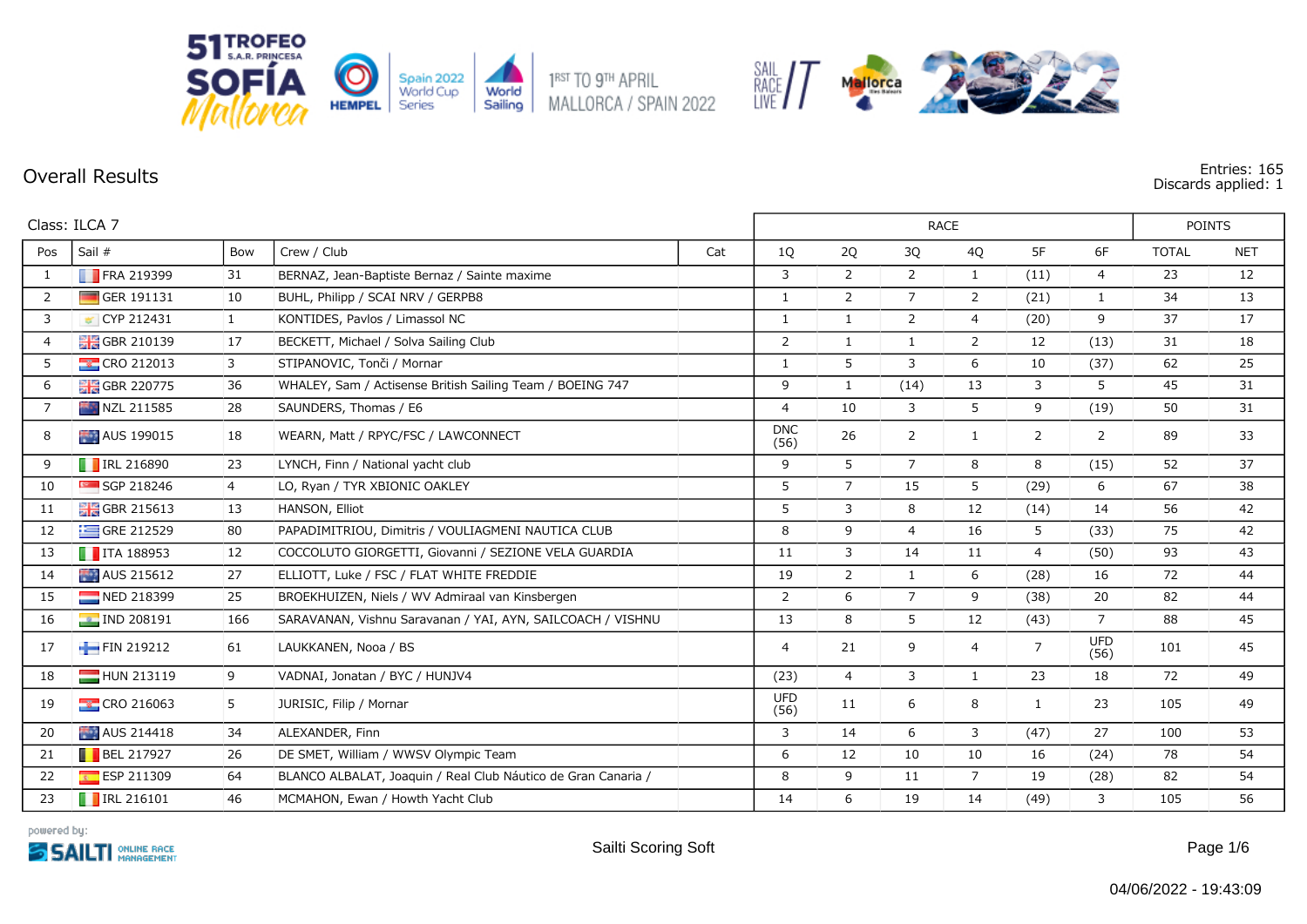| 24 | AUS 211556                | 57          | MCAULLAY, Ethan                                                  | $\overline{3}$      | 9                  | 18             | 5                  | (27)               | 21   | 83    | 56   |
|----|---------------------------|-------------|------------------------------------------------------------------|---------------------|--------------------|----------------|--------------------|--------------------|------|-------|------|
| 25 | MAS 214989                | 84          | MOHD AFENDY, Khairulnizam / MALAYSIA SAILING ASSOCIATION /       | 12                  | $\overline{4}$     | 25             | 3                  | 13                 | (26) | 83    | 57   |
| 26 | $\blacksquare$ ITA 220655 | 20          | CHIAVARINI, Lorenzo Brando                                       | $\overline{7}$      | 15                 | 17             | 9                  | (26)               | 11   | 85    | 59   |
| 27 | SWE 219489                | 29          | BENGTSON, Emil                                                   | $\overline{7}$      | 3                  | 30             | 10                 | (35)               | 10   | 95    | 60   |
| 28 | $\blacksquare$ BEL 211777 | 8           | VAN LAER, Wannes / FFYB                                          | 16                  | $\overline{7}$     | 12             | 6                  | 22                 | (40) | 103   | 63   |
| 29 | $\Box$ CHI 211771         | 19          | SEGUEL LACAMARA, Clemente / Cofradía Náutica del Pacífico /      | 18                  | 13                 | 23             | 4                  | (50)               | 8    | 116   | 66   |
| 30 | <b>D</b> POR 217531       | 48          | VILLAX SAMPAIO, Santiago / CNCascais /                           | 16                  | 12                 | (22)           | 9                  | 18                 | 12   | 89    | 67   |
| 31 | <b>PER 217115</b>         | 11          | PESCHIERA, Stefano / Club Regatas Lima / REDONDOS, REEBOK,       | 11                  | 13                 | 10             | 10                 | 24                 | (25) | 93    | 68   |
| 32 | <b>ESP 211710</b>         | 14          | RODRIGUEZ PEREZ, Joel / Real Club Náutico de Gran Canaria        | 11                  | 14                 | 5              | 3                  | (42)               | 39   | 114   | 72   |
| 33 | <b>M</b> MNE 216466       | 44          | DUKIC, Milivoj                                                   | 9                   | 5                  | 21             | <b>DNC</b><br>(56) | 6                  | 32   | 129   | 73   |
| 34 | NED 206717                | 6           | BOS, Duko                                                        | $\overline{4}$      | 25                 | $\overline{4}$ | 14                 | (48)               | 29   | 124   | 76   |
| 35 | ARG 209399                | 58          | CARDOZO, Juan Pablo                                              | 17                  | 8                  | 13             | $\overline{7}$     | (39)               | 34   | 118   | 79   |
| 36 | GER 218925                | 92          | NAUJOCK, Nico / Verein Seglerhaus am Wannsee                     | 8                   | 6                  | 13             | $\overline{7}$     | 45                 | (52) | 131   | 79   |
| 37 | <b>FRA 203855</b>         | 33          | BOITE, Alexandre / SRHavre                                       | <b>RDG</b><br>17.30 | (23)               | 14             | 15                 | 17                 | 17   | 103.3 | 80.3 |
| 38 | <b>POR 202211</b>         | 24          | MARQUES, Eduardo / Capable planet                                | $\overline{2}$      | $\overline{7}$     | 6              | <b>UFD</b><br>(56) | 25                 | 41   | 137   | 81   |
| 39 | FIN 217648                | 66          | UUSITALO, Valtteri / HSK                                         | 5                   | 8                  | 19             | 16                 | 34                 | (51) | 133   | 82   |
| 40 | $\blacksquare$ ITA 218350 | 21          | PLANCHESTAINER, Gianmarco / SEZIONE VELA GUARDIA FINANZA         | 17                  | 21                 | 9              | 22                 | 15                 | (36) | 120   | 84   |
| 41 | $\blacksquare$ CAN 178611 | 51          | KARIM, Fillah / Royal Vancouver Yacht Club / KARIM               | $\overline{7}$      | 18                 | 23             | 18                 | (52)               | 22   | 140   | 88   |
| 42 | $\sim$ CAN 217267         | 125         | FLOWER, Ben / Paignton                                           | 10                  | $\overline{4}$     | 15             | 17                 | <b>UFD</b><br>(56) | 42   | 144   | 88   |
| 43 | <b>Extract SLO 214148</b> | 30          | ZELKO, Zan Luka / Društvo Maraktiv Maribor / DRAVSKE             | 6                   | 13                 | 11             | 18                 | (51)               | 43   | 142   | 91   |
| 44 | HUN 213095                | $7^{\circ}$ | VADNAI, Benjamin / BYC / HUNBV1                                  | 12                  | 18                 | 18             | 13                 | 32                 | (46) | 139   | 93   |
| 45 | ESP 211436                | 35          | BARRETO HASCHKE, Leopoldo / Real Club Náutico de Tenerife /      | 6                   | 22                 | 21             | 15                 | (37)               | 31   | 132   | 95   |
| 46 | $\blacksquare$ CAN 181191 | 109         | RAMSHAW, Tom                                                     | 21                  | 25                 | $\overline{4}$ | 14                 | 33                 | (44) | 141   | 97   |
| 47 | $\sim$ TUR 213512         | 32          | CITAK, Yigit Yalcin / Fenerbahce Dogus Sailing / TURKISH SAILING | 15                  | 16                 | 16             | 20                 | 31                 | (38) | 136   | 98   |
| 48 | $\blacksquare$ CAN 217718 | 67          | JUHASZ, James / BHYC                                             | 27                  | 11                 | 11             | 21                 | 36                 | (45) | 151   | 106  |
| 49 | <b>H</b> GBR 217303       | 89          | FARREN-PRICE, Jacob / Weymouth And Portland Cruising             | 26                  | 14                 | 5              | 32                 | (40)               | 30   | 147   | 107  |
| 50 | <b>NZL 214137</b>         | 49          | GAUTREY, George / Muritai Yacht club / ELIZABETH                 | 17                  | <b>DNC</b><br>(56) | $\mathbf{1}$   | $\overline{2}$     | 41                 | 49   | 166   | 110  |
| 51 | ARG 219421                | 145         | OLEZA, Facundo / NAVIER-STOKES                                   | 10                  | <b>DNC</b><br>(56) | 19             | 8                  | 30                 | 48   | 171   | 115  |
| 52 | NED 219686                | 53          | VOETS, Erik / VWDTP                                              | 13                  | 16                 | 15             | 26                 | 46                 | (47) | 163   | 116  |
| 53 | <b>ESP 220064</b>         | 149         | CARDONA, Joan / RCN Palma                                        | 20                  | 17                 | 17             | 11                 | 53                 | (54) | 172   | 118  |
| 54 | $\equiv$ GRE 150374       | 101         | Adonis Bougiouris / GREAB1                                       | 10                  | 28                 | 10             | 21                 | <b>DNC</b><br>(56) | 53   | 178   | 122  |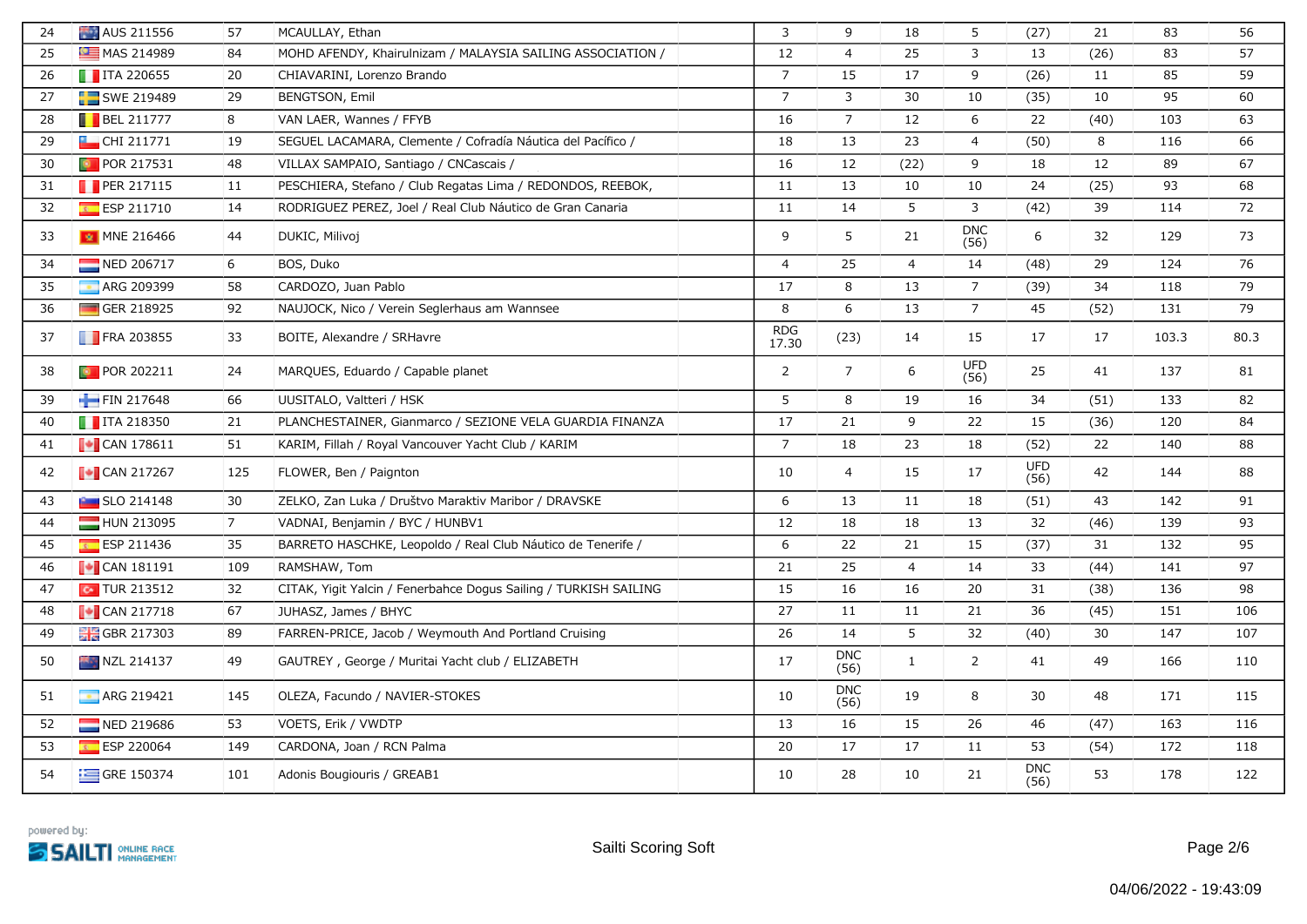| 55 | $\sim$ CZE 217958         | 129 | TEPLY, Viktor / YC Brno                                          | 21                 | <b>DNC</b><br>(56) | 12   | 12                 | 44             | 35                 | 180 | 124 |
|----|---------------------------|-----|------------------------------------------------------------------|--------------------|--------------------|------|--------------------|----------------|--------------------|-----|-----|
| 56 | <b>CRO 217717</b>         | 37  | GASPIC, Bruno / Mornar                                           | 21                 | 17                 | (29) | 17                 | $\mathbf{1}$   | 5                  | 90  | 61  |
| 57 | • JPN 216228              | 78  | SEGAWA, Kazumasa                                                 | (29)               | 19                 | 8    | 28                 | 5              | 6                  | 95  | 66  |
| 58 | <b>ARG 213387</b>         | 15  | GUARAGNA RIGONAT, Francisco / GOVE 3                             | <b>DNC</b><br>(56) | 11                 | 28   | 11                 | 16             | 11                 | 133 | 77  |
| 59 | GRE 210600                | 86  | PANAGIOTIDIS, Anastasios / Nautical club of Thessaloniki         | 14                 | 24                 | 22   | (28)               | 24             | $\mathbf{1}$       | 113 | 85  |
| 60 | $\blacksquare$ CAN 218332 | 39  | RUITENBERG, Luke / RNSYS                                         | 15                 | 15                 | 30   | 22                 | (40)           | 3                  | 125 | 85  |
| 61 | $\blacksquare$ ITA 218921 | 97  | BARABINO, Cesare / YACHT CLUB COSTA SMERALDA                     | 20                 | 12                 | 27   | 19                 | 8              | (46)               | 132 | 86  |
| 62 | $\blacksquare$ ITA 220076 | 63  | PERONI, Dimitri / Fraglia Vela Malcesine / SKYLAR                | (28)               | 20                 | 16   | 21                 | 21             | 13                 | 119 | 91  |
| 63 | <b>FRA 219102</b>         | 47  | KOWALSKI, Alexandre / Brest Bretagne Nautisme                    | 23                 | 24                 | 21   | 22                 | $\overline{2}$ | (37)               | 129 | 92  |
| 64 | $\blacksquare$ ITA 219130 | 91  | PAULON, Matteo / CIRCOLO VELA TORBOLE                            | 19                 | 26                 | 22   | 23                 | 3              | <b>UFD</b><br>(56) | 149 | 93  |
| 65 | $\sim$ TUR 191719         | 41  | ABAY, Berkay / Turkish Sailing Federation / FB-DOGUS             | 28                 | <b>STP</b><br>18   | 18   | 27                 | (31)           | $\overline{4}$     | 126 | 95  |
| 66 | $\sqrt{121}$ ISR 202121   | 83  | GOLANI, Omer / THE O.G                                           | 13                 | 22                 | 26   | 19                 | (33)           | 16                 | 129 | 96  |
| 67 | $\blacksquare$ IRL 216116 | 98  | MCMAHON, Jamie / Howth Yacht Club                                | 12                 | 10                 | 27   | 33                 | 14             | (49)               | 145 | 96  |
| 68 | AUS 181887                | 95  | KING, Samuel / Royal yacht club Tasmania / CUNIC HOMES RDM       | 27                 | (31)               | 25   | 27                 | 10             | 10                 | 130 | 99  |
| 69 | <b>B</b> SUI 218263       | 65  | VERHULST, Gauthier / CNP / GYC / QALF                            | 24                 | 15                 | 27   | 16                 | (42)           | 17                 | 141 | 99  |
| 70 | $\Box$ GER 215513         | 96  | BARTH, Justin / Berliner Yacht Club                              | (35)               | 18                 | 25   | 24                 | 19             | 15                 | 136 | 101 |
| 71 | <b>H</b> GBR 216385       | 43  | WHITELEY, Daniel / Port Dinorwic/ Trearddur Bay                  | 22                 | 10                 | 28   | 19                 | (43)           | 22                 | 144 | 101 |
| 72 | $\Box$ GER 191899         | 73  | WALKENBACH, Philip / AMELIE                                      | (35)               | 32                 | 20   | 23                 | 27             | $\overline{2}$     | 139 | 104 |
| 73 | SWE 219211                | 74  | KARK, Wilhelm / RSYC                                             | 14                 | 19                 | 24   | 25                 | 25             | (29)               | 136 | 107 |
| 74 | AUS 217309                | 146 | ELLIOTT-SHIRCORE, Stefan / ACE OF HEARTS                         | 15                 | 20                 | 31   | 20                 | 22             | (43)               | 151 | 108 |
| 75 | GBR 216373                | 71  | PERCIVAL-COOKE, James / Weymouth & Portland National Sailing     | 26                 | 30                 | 16   | 13                 | (37)           | 24                 | 146 | 109 |
| 76 | $\blacksquare$ THA 213137 | 38  | ROMANYK, Arthit Mikhail / European Sailing Academy, Yacht Racing | 24                 | 23                 | 8    | 26                 | 29             | (36)               | 146 | 110 |
| 77 | NOR 219646                | 87  | HAGLAND, Olai / Stavanger Seilforening                           | 23                 | 20                 | 20   | 36                 | (54)           | 14                 | 167 | 113 |
| 78 | MNE 220640                | 81  | MARKOVIC, Ilija                                                  | 20                 | 25                 | 31   | 28                 | (35)           | 12                 | 151 | 116 |
| 79 | <b>CRO 219759</b>         | 128 | GASPIC, Stipe / STUKA U SLAGU                                    | (36)               | 29                 | 24   | <b>STP</b><br>31   | 4              | 30                 | 154 | 118 |
| 80 | <b>M</b> HKG 171979       | 52  | BEZY, Nicholas / HKSI / BIG NICK ENERGY                          | 31                 | 19                 | 29   | <b>UFD</b><br>(56) | 36             | $\overline{7}$     | 178 | 122 |
| 81 | <b>EX</b> CRO 218915      | 124 | CVINAR, Alec / JK Orsan                                          | 32                 | 27                 | 32   | 24                 | $\overline{7}$ | (51)               | 173 | 122 |
| 82 | SWE 219412                | 100 | LINDQVIST, Ludde / KSSS                                          | 26                 | 26                 | 12   | 29                 | (44)           | 32                 | 169 | 125 |
| 83 | $\blacksquare$ CAN 216264 | 72  | ANDERSON, Ryan Anderson / Royal Nova Scotia YS                   | 22                 | 39                 | 29   | 15                 | (49)           | 21                 | 175 | 126 |
| 84 | <b>ARG 211570</b>         | 123 | VIDAL, Agustin / 400 YACHT CC / AGUSTIN                          | 30                 | 33                 | 17   | 20                 | (46)           | 26                 | 172 | 126 |
| 85 | GER 219470                | 108 | CONRADI, Tim / DUYC                                              | 22                 | 32                 | 9    | 23                 | (48)           | 40                 | 174 | 126 |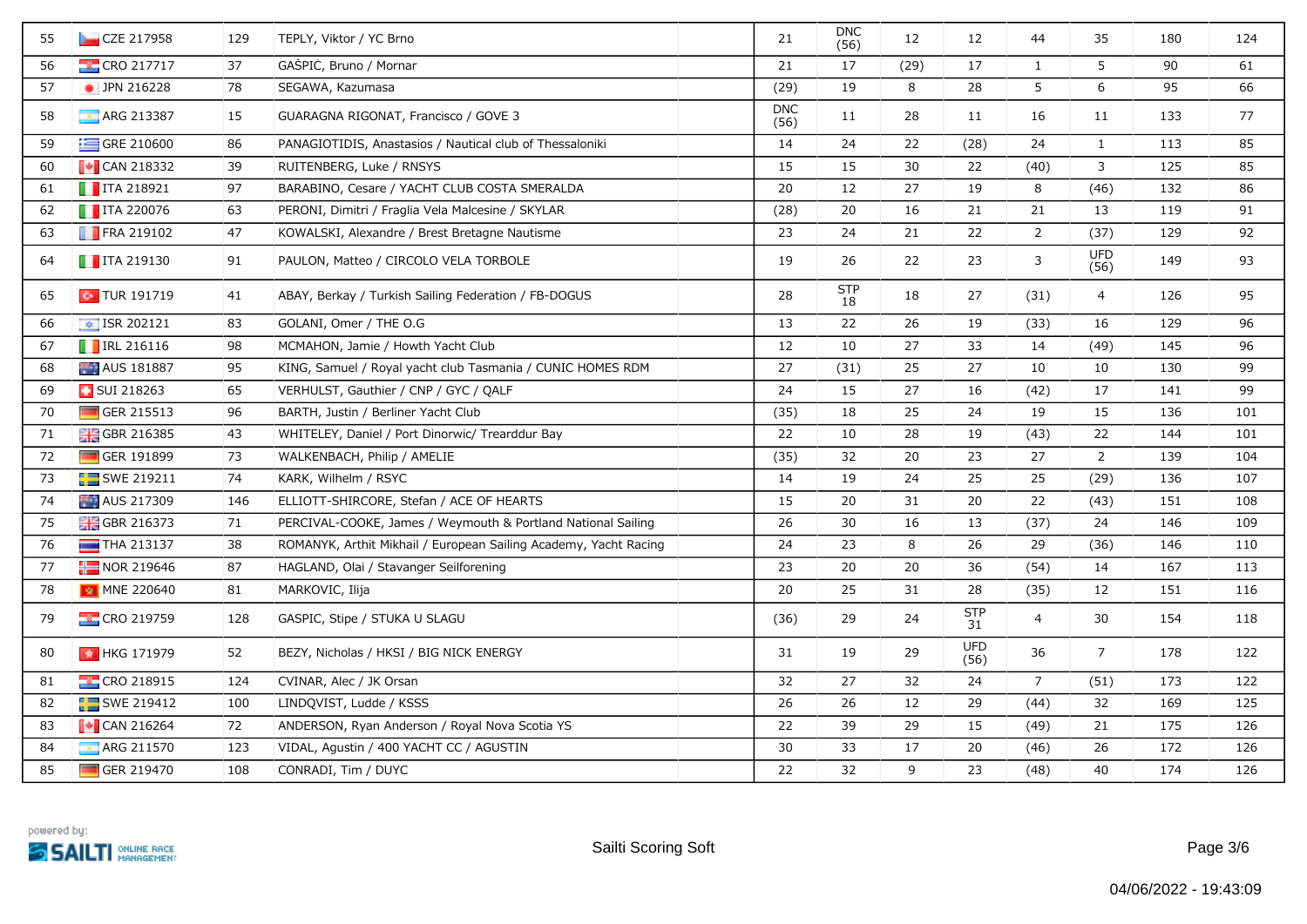| <b>E</b> GRE 201659<br>34<br>27<br>127<br>87<br>164<br>TSARAMYRSIS, Patroklos-Theodoros / PSC<br>(34)<br>30<br>18<br>18<br>161<br>$\sim$ TUR 215394<br>37<br>23<br>141<br>ALPKOCAK, Umut Efe / Galatasaray Sailing Club<br>(39)<br>33<br>29<br>9<br>170<br>131<br>88<br>27<br><b>B</b> MEX 213173<br>31<br>(35)<br>32<br>17<br>167<br>132<br>168<br>GENTRY, Yanic / Vallarta Yacht Club / SYLVIE<br>25<br>89<br><b>DNC</b><br>ESP 213863<br>70<br>SUAREZ PEREZ, Gonzalo / Club Náutico Altea<br>28<br>34<br>35<br>90<br>18<br>18<br>189<br>133<br>(56)<br><b>DNC</b><br><b>DNC</b><br><b>GUA 211981</b><br>23<br>25<br>189<br>133<br>91<br>16<br>MAEGLI, Juan Ignacio Maegli / Los Sauces / GUAJM2<br>16<br>13<br>(56)<br>56<br>$\blacksquare$ ITA 219281<br>50<br>MUSONE, Giacomo / CLUB NAUTICO RIMINI<br>19<br>29<br>23<br>30<br>33<br>134<br>92<br>(34)<br>168<br>GRE 217287<br>39<br>6<br>31<br>93<br>112<br>PAPADAKOS, Georgios / NCEF<br>(41)<br>28<br>31<br>176<br>135<br><b>UFD</b><br>28<br>94<br>NED 211003<br>55<br>34<br>24<br>38<br>12<br>192<br>136<br>VAN OFWEGEN, Thomas / KNZ&RV<br>(56)<br>NZL 218101<br>29<br>27<br>36<br>33<br>11<br>(42)<br>178<br>136<br>95<br>169<br>CASHMORE, Luke / Wakatere Boating Club<br>26<br>NZL 217841<br>33<br>28<br>36<br>15<br>177<br>96<br>130<br>DEEGAN, Luke<br>(39)<br>138<br>ESP 209162<br>54<br>31<br>29<br>26<br>13<br>97<br>CAZADOR RIBERA, Pep / CN s'Arenal / SAILTI TEAM - CNA<br>40<br>(45)<br>184<br>139<br>ESP 214433<br>27<br>38<br>9<br>98<br>110<br>FLORES MARTIN, Guillermo / Club Náutico Rio Piedras<br>33<br>(40)<br>33<br>180<br>140<br>77<br>30<br>36<br>37<br>30<br>8<br>182<br>99<br>$\frac{1}{2}$ ISR 214931<br>BEN HAROSH, Maor / hapoel nahriyha / SOKO<br>(41)<br>141<br>$E = ESP 217170$<br>45<br>CASTELLVI MELIA, Ricard / Club Nàutic Cambrils<br>35<br>24<br>145<br>100<br>18<br>24<br>(52)<br>44<br>197<br>25<br>22<br>ESP 217401<br>35<br>36<br>28<br>142<br>GOROSTEGUI, Victor / Real Club Marítimo de Santander<br>(48)<br>194<br>146<br>101<br><b>UFD</b><br>88<br>102<br>$\Box$ LTU 211112<br>31<br>20<br>17<br>32<br>47<br>203<br>147<br>PAJARSKAS, Martis<br>(56)<br><b>UFD</b><br>36<br>39<br>25<br>103<br><b>ESP 218277</b><br>94<br>PLOMER QUIROGA, Mario / CV Puerto d'Andratx<br>26<br>29<br>211<br>155<br>(56)<br>24<br>40<br>36<br>37<br>156<br>104<br>$\sim$ SLO 218578<br>107<br>OREL, Liam / Jadralni klub Jadro Koper<br>(47)<br>19<br>203<br>FIN 211267<br>68<br>DAHLBERG, Otto / N<br>28<br>38<br>26<br>34<br>105<br>(43)<br>34<br>203<br>160<br>STRELCIŪNAS, Vėjas / PESSIMIST<br>$\Box$ LTU 213078<br>116<br>27<br>34<br>33<br>25<br>(51)<br>41<br>211<br>160<br>106<br><b>PER 204570</b><br>36<br>33<br>39<br>32<br>23<br>(50)<br>213<br>107<br>111<br>SANGUINETI, Renzo Sanguineti<br>163<br><b>UFD</b><br>$\sim$ CAN 209616<br>40<br>37<br>37<br>108<br>WACHHOLZ, Forrest / Barrie YC / JIMMY'S WATER<br>21<br>53<br>20<br>224<br>168<br>(56)<br>CZE 218203<br>62<br>29<br>38<br>39<br>34<br>38<br>223<br>178<br>109<br>HALOUZKA, Jakub / RESURRECTION<br>(45)<br>$F0$ SRB 218536<br>32<br>104<br>BANJAC, Nikola / JK GEMAX / ELEMENT 6<br>35<br>32<br>39<br>50<br>(52)<br>240<br>188<br>110<br>$\overline{2}$<br><b>BRN 212489</b><br>122<br>JANAHI, Abdulla / JANAHI<br>32<br>(43)<br>34<br>35<br>12<br>158<br>115<br>111<br>75<br>PUNJAMALA, Chusitt / RVYC<br>37<br>39<br>9<br>$\mathbf{1}$<br>112<br>$\Box$ THA 211027<br>30<br>(42)<br>158<br>116<br>COMPTON, Michael / SoPYC/FSC / TBA<br>36<br>38<br>33<br>3<br>13<br>113<br>AUS 217316<br>147<br>(42)<br>165<br>123<br>8<br>$\Box$ DEN 217911<br>69<br>KRABBE-CHRISTENSEN, Andreas / Kongelig Dansk YachtclubDansk<br>38<br>(43)<br>37<br>30<br>13<br>169<br>126<br>114<br>$\overline{2}$<br><b>DEN 218174</b><br>76<br>BORCH, Nikolaj Rørholm Borch / Roskilde sejlklub / KDY<br>34<br>41<br>(44)<br>37<br>17<br>175<br>131<br>115<br>$\overline{7}$<br>42<br>35<br>18<br>175<br>133<br>CZE 220650<br>148<br>TEPLY, Ondrej / Jachtklub Brno<br>(42)<br>31<br>116 | 86 | PUR 174311 | 117 | FERNANDEZ, Pedro / Club Nautico De San Juan / HOME | 25 | 16 | 34 | 31 | 20 | <b>UFD</b><br>(56) | 182 | 126 |
|-------------------------------------------------------------------------------------------------------------------------------------------------------------------------------------------------------------------------------------------------------------------------------------------------------------------------------------------------------------------------------------------------------------------------------------------------------------------------------------------------------------------------------------------------------------------------------------------------------------------------------------------------------------------------------------------------------------------------------------------------------------------------------------------------------------------------------------------------------------------------------------------------------------------------------------------------------------------------------------------------------------------------------------------------------------------------------------------------------------------------------------------------------------------------------------------------------------------------------------------------------------------------------------------------------------------------------------------------------------------------------------------------------------------------------------------------------------------------------------------------------------------------------------------------------------------------------------------------------------------------------------------------------------------------------------------------------------------------------------------------------------------------------------------------------------------------------------------------------------------------------------------------------------------------------------------------------------------------------------------------------------------------------------------------------------------------------------------------------------------------------------------------------------------------------------------------------------------------------------------------------------------------------------------------------------------------------------------------------------------------------------------------------------------------------------------------------------------------------------------------------------------------------------------------------------------------------------------------------------------------------------------------------------------------------------------------------------------------------------------------------------------------------------------------------------------------------------------------------------------------------------------------------------------------------------------------------------------------------------------------------------------------------------------------------------------------------------------------------------------------------------------------------------------------------------------------------------------------------------------------------------------------------------------------------------------------------------------------------------------------------------------------------------------------------------------------------------------------------------------------------------------------------------------------------------------------------------------------------------------------------------------------------------------------------------------------------------------------------------------------------------------------------------------------------------------------------------------------------------------------------------------------------------------------------------------------------------------------------------------------------------------------------------------|----|------------|-----|----------------------------------------------------|----|----|----|----|----|--------------------|-----|-----|
|                                                                                                                                                                                                                                                                                                                                                                                                                                                                                                                                                                                                                                                                                                                                                                                                                                                                                                                                                                                                                                                                                                                                                                                                                                                                                                                                                                                                                                                                                                                                                                                                                                                                                                                                                                                                                                                                                                                                                                                                                                                                                                                                                                                                                                                                                                                                                                                                                                                                                                                                                                                                                                                                                                                                                                                                                                                                                                                                                                                                                                                                                                                                                                                                                                                                                                                                                                                                                                                                                                                                                                                                                                                                                                                                                                                                                                                                                                                                                                                                                                           |    |            |     |                                                    |    |    |    |    |    |                    |     |     |
|                                                                                                                                                                                                                                                                                                                                                                                                                                                                                                                                                                                                                                                                                                                                                                                                                                                                                                                                                                                                                                                                                                                                                                                                                                                                                                                                                                                                                                                                                                                                                                                                                                                                                                                                                                                                                                                                                                                                                                                                                                                                                                                                                                                                                                                                                                                                                                                                                                                                                                                                                                                                                                                                                                                                                                                                                                                                                                                                                                                                                                                                                                                                                                                                                                                                                                                                                                                                                                                                                                                                                                                                                                                                                                                                                                                                                                                                                                                                                                                                                                           |    |            |     |                                                    |    |    |    |    |    |                    |     |     |
|                                                                                                                                                                                                                                                                                                                                                                                                                                                                                                                                                                                                                                                                                                                                                                                                                                                                                                                                                                                                                                                                                                                                                                                                                                                                                                                                                                                                                                                                                                                                                                                                                                                                                                                                                                                                                                                                                                                                                                                                                                                                                                                                                                                                                                                                                                                                                                                                                                                                                                                                                                                                                                                                                                                                                                                                                                                                                                                                                                                                                                                                                                                                                                                                                                                                                                                                                                                                                                                                                                                                                                                                                                                                                                                                                                                                                                                                                                                                                                                                                                           |    |            |     |                                                    |    |    |    |    |    |                    |     |     |
|                                                                                                                                                                                                                                                                                                                                                                                                                                                                                                                                                                                                                                                                                                                                                                                                                                                                                                                                                                                                                                                                                                                                                                                                                                                                                                                                                                                                                                                                                                                                                                                                                                                                                                                                                                                                                                                                                                                                                                                                                                                                                                                                                                                                                                                                                                                                                                                                                                                                                                                                                                                                                                                                                                                                                                                                                                                                                                                                                                                                                                                                                                                                                                                                                                                                                                                                                                                                                                                                                                                                                                                                                                                                                                                                                                                                                                                                                                                                                                                                                                           |    |            |     |                                                    |    |    |    |    |    |                    |     |     |
|                                                                                                                                                                                                                                                                                                                                                                                                                                                                                                                                                                                                                                                                                                                                                                                                                                                                                                                                                                                                                                                                                                                                                                                                                                                                                                                                                                                                                                                                                                                                                                                                                                                                                                                                                                                                                                                                                                                                                                                                                                                                                                                                                                                                                                                                                                                                                                                                                                                                                                                                                                                                                                                                                                                                                                                                                                                                                                                                                                                                                                                                                                                                                                                                                                                                                                                                                                                                                                                                                                                                                                                                                                                                                                                                                                                                                                                                                                                                                                                                                                           |    |            |     |                                                    |    |    |    |    |    |                    |     |     |
|                                                                                                                                                                                                                                                                                                                                                                                                                                                                                                                                                                                                                                                                                                                                                                                                                                                                                                                                                                                                                                                                                                                                                                                                                                                                                                                                                                                                                                                                                                                                                                                                                                                                                                                                                                                                                                                                                                                                                                                                                                                                                                                                                                                                                                                                                                                                                                                                                                                                                                                                                                                                                                                                                                                                                                                                                                                                                                                                                                                                                                                                                                                                                                                                                                                                                                                                                                                                                                                                                                                                                                                                                                                                                                                                                                                                                                                                                                                                                                                                                                           |    |            |     |                                                    |    |    |    |    |    |                    |     |     |
|                                                                                                                                                                                                                                                                                                                                                                                                                                                                                                                                                                                                                                                                                                                                                                                                                                                                                                                                                                                                                                                                                                                                                                                                                                                                                                                                                                                                                                                                                                                                                                                                                                                                                                                                                                                                                                                                                                                                                                                                                                                                                                                                                                                                                                                                                                                                                                                                                                                                                                                                                                                                                                                                                                                                                                                                                                                                                                                                                                                                                                                                                                                                                                                                                                                                                                                                                                                                                                                                                                                                                                                                                                                                                                                                                                                                                                                                                                                                                                                                                                           |    |            |     |                                                    |    |    |    |    |    |                    |     |     |
|                                                                                                                                                                                                                                                                                                                                                                                                                                                                                                                                                                                                                                                                                                                                                                                                                                                                                                                                                                                                                                                                                                                                                                                                                                                                                                                                                                                                                                                                                                                                                                                                                                                                                                                                                                                                                                                                                                                                                                                                                                                                                                                                                                                                                                                                                                                                                                                                                                                                                                                                                                                                                                                                                                                                                                                                                                                                                                                                                                                                                                                                                                                                                                                                                                                                                                                                                                                                                                                                                                                                                                                                                                                                                                                                                                                                                                                                                                                                                                                                                                           |    |            |     |                                                    |    |    |    |    |    |                    |     |     |
|                                                                                                                                                                                                                                                                                                                                                                                                                                                                                                                                                                                                                                                                                                                                                                                                                                                                                                                                                                                                                                                                                                                                                                                                                                                                                                                                                                                                                                                                                                                                                                                                                                                                                                                                                                                                                                                                                                                                                                                                                                                                                                                                                                                                                                                                                                                                                                                                                                                                                                                                                                                                                                                                                                                                                                                                                                                                                                                                                                                                                                                                                                                                                                                                                                                                                                                                                                                                                                                                                                                                                                                                                                                                                                                                                                                                                                                                                                                                                                                                                                           |    |            |     |                                                    |    |    |    |    |    |                    |     |     |
|                                                                                                                                                                                                                                                                                                                                                                                                                                                                                                                                                                                                                                                                                                                                                                                                                                                                                                                                                                                                                                                                                                                                                                                                                                                                                                                                                                                                                                                                                                                                                                                                                                                                                                                                                                                                                                                                                                                                                                                                                                                                                                                                                                                                                                                                                                                                                                                                                                                                                                                                                                                                                                                                                                                                                                                                                                                                                                                                                                                                                                                                                                                                                                                                                                                                                                                                                                                                                                                                                                                                                                                                                                                                                                                                                                                                                                                                                                                                                                                                                                           |    |            |     |                                                    |    |    |    |    |    |                    |     |     |
|                                                                                                                                                                                                                                                                                                                                                                                                                                                                                                                                                                                                                                                                                                                                                                                                                                                                                                                                                                                                                                                                                                                                                                                                                                                                                                                                                                                                                                                                                                                                                                                                                                                                                                                                                                                                                                                                                                                                                                                                                                                                                                                                                                                                                                                                                                                                                                                                                                                                                                                                                                                                                                                                                                                                                                                                                                                                                                                                                                                                                                                                                                                                                                                                                                                                                                                                                                                                                                                                                                                                                                                                                                                                                                                                                                                                                                                                                                                                                                                                                                           |    |            |     |                                                    |    |    |    |    |    |                    |     |     |
|                                                                                                                                                                                                                                                                                                                                                                                                                                                                                                                                                                                                                                                                                                                                                                                                                                                                                                                                                                                                                                                                                                                                                                                                                                                                                                                                                                                                                                                                                                                                                                                                                                                                                                                                                                                                                                                                                                                                                                                                                                                                                                                                                                                                                                                                                                                                                                                                                                                                                                                                                                                                                                                                                                                                                                                                                                                                                                                                                                                                                                                                                                                                                                                                                                                                                                                                                                                                                                                                                                                                                                                                                                                                                                                                                                                                                                                                                                                                                                                                                                           |    |            |     |                                                    |    |    |    |    |    |                    |     |     |
|                                                                                                                                                                                                                                                                                                                                                                                                                                                                                                                                                                                                                                                                                                                                                                                                                                                                                                                                                                                                                                                                                                                                                                                                                                                                                                                                                                                                                                                                                                                                                                                                                                                                                                                                                                                                                                                                                                                                                                                                                                                                                                                                                                                                                                                                                                                                                                                                                                                                                                                                                                                                                                                                                                                                                                                                                                                                                                                                                                                                                                                                                                                                                                                                                                                                                                                                                                                                                                                                                                                                                                                                                                                                                                                                                                                                                                                                                                                                                                                                                                           |    |            |     |                                                    |    |    |    |    |    |                    |     |     |
|                                                                                                                                                                                                                                                                                                                                                                                                                                                                                                                                                                                                                                                                                                                                                                                                                                                                                                                                                                                                                                                                                                                                                                                                                                                                                                                                                                                                                                                                                                                                                                                                                                                                                                                                                                                                                                                                                                                                                                                                                                                                                                                                                                                                                                                                                                                                                                                                                                                                                                                                                                                                                                                                                                                                                                                                                                                                                                                                                                                                                                                                                                                                                                                                                                                                                                                                                                                                                                                                                                                                                                                                                                                                                                                                                                                                                                                                                                                                                                                                                                           |    |            |     |                                                    |    |    |    |    |    |                    |     |     |
|                                                                                                                                                                                                                                                                                                                                                                                                                                                                                                                                                                                                                                                                                                                                                                                                                                                                                                                                                                                                                                                                                                                                                                                                                                                                                                                                                                                                                                                                                                                                                                                                                                                                                                                                                                                                                                                                                                                                                                                                                                                                                                                                                                                                                                                                                                                                                                                                                                                                                                                                                                                                                                                                                                                                                                                                                                                                                                                                                                                                                                                                                                                                                                                                                                                                                                                                                                                                                                                                                                                                                                                                                                                                                                                                                                                                                                                                                                                                                                                                                                           |    |            |     |                                                    |    |    |    |    |    |                    |     |     |
|                                                                                                                                                                                                                                                                                                                                                                                                                                                                                                                                                                                                                                                                                                                                                                                                                                                                                                                                                                                                                                                                                                                                                                                                                                                                                                                                                                                                                                                                                                                                                                                                                                                                                                                                                                                                                                                                                                                                                                                                                                                                                                                                                                                                                                                                                                                                                                                                                                                                                                                                                                                                                                                                                                                                                                                                                                                                                                                                                                                                                                                                                                                                                                                                                                                                                                                                                                                                                                                                                                                                                                                                                                                                                                                                                                                                                                                                                                                                                                                                                                           |    |            |     |                                                    |    |    |    |    |    |                    |     |     |
|                                                                                                                                                                                                                                                                                                                                                                                                                                                                                                                                                                                                                                                                                                                                                                                                                                                                                                                                                                                                                                                                                                                                                                                                                                                                                                                                                                                                                                                                                                                                                                                                                                                                                                                                                                                                                                                                                                                                                                                                                                                                                                                                                                                                                                                                                                                                                                                                                                                                                                                                                                                                                                                                                                                                                                                                                                                                                                                                                                                                                                                                                                                                                                                                                                                                                                                                                                                                                                                                                                                                                                                                                                                                                                                                                                                                                                                                                                                                                                                                                                           |    |            |     |                                                    |    |    |    |    |    |                    |     |     |
|                                                                                                                                                                                                                                                                                                                                                                                                                                                                                                                                                                                                                                                                                                                                                                                                                                                                                                                                                                                                                                                                                                                                                                                                                                                                                                                                                                                                                                                                                                                                                                                                                                                                                                                                                                                                                                                                                                                                                                                                                                                                                                                                                                                                                                                                                                                                                                                                                                                                                                                                                                                                                                                                                                                                                                                                                                                                                                                                                                                                                                                                                                                                                                                                                                                                                                                                                                                                                                                                                                                                                                                                                                                                                                                                                                                                                                                                                                                                                                                                                                           |    |            |     |                                                    |    |    |    |    |    |                    |     |     |
|                                                                                                                                                                                                                                                                                                                                                                                                                                                                                                                                                                                                                                                                                                                                                                                                                                                                                                                                                                                                                                                                                                                                                                                                                                                                                                                                                                                                                                                                                                                                                                                                                                                                                                                                                                                                                                                                                                                                                                                                                                                                                                                                                                                                                                                                                                                                                                                                                                                                                                                                                                                                                                                                                                                                                                                                                                                                                                                                                                                                                                                                                                                                                                                                                                                                                                                                                                                                                                                                                                                                                                                                                                                                                                                                                                                                                                                                                                                                                                                                                                           |    |            |     |                                                    |    |    |    |    |    |                    |     |     |
|                                                                                                                                                                                                                                                                                                                                                                                                                                                                                                                                                                                                                                                                                                                                                                                                                                                                                                                                                                                                                                                                                                                                                                                                                                                                                                                                                                                                                                                                                                                                                                                                                                                                                                                                                                                                                                                                                                                                                                                                                                                                                                                                                                                                                                                                                                                                                                                                                                                                                                                                                                                                                                                                                                                                                                                                                                                                                                                                                                                                                                                                                                                                                                                                                                                                                                                                                                                                                                                                                                                                                                                                                                                                                                                                                                                                                                                                                                                                                                                                                                           |    |            |     |                                                    |    |    |    |    |    |                    |     |     |
|                                                                                                                                                                                                                                                                                                                                                                                                                                                                                                                                                                                                                                                                                                                                                                                                                                                                                                                                                                                                                                                                                                                                                                                                                                                                                                                                                                                                                                                                                                                                                                                                                                                                                                                                                                                                                                                                                                                                                                                                                                                                                                                                                                                                                                                                                                                                                                                                                                                                                                                                                                                                                                                                                                                                                                                                                                                                                                                                                                                                                                                                                                                                                                                                                                                                                                                                                                                                                                                                                                                                                                                                                                                                                                                                                                                                                                                                                                                                                                                                                                           |    |            |     |                                                    |    |    |    |    |    |                    |     |     |
|                                                                                                                                                                                                                                                                                                                                                                                                                                                                                                                                                                                                                                                                                                                                                                                                                                                                                                                                                                                                                                                                                                                                                                                                                                                                                                                                                                                                                                                                                                                                                                                                                                                                                                                                                                                                                                                                                                                                                                                                                                                                                                                                                                                                                                                                                                                                                                                                                                                                                                                                                                                                                                                                                                                                                                                                                                                                                                                                                                                                                                                                                                                                                                                                                                                                                                                                                                                                                                                                                                                                                                                                                                                                                                                                                                                                                                                                                                                                                                                                                                           |    |            |     |                                                    |    |    |    |    |    |                    |     |     |
|                                                                                                                                                                                                                                                                                                                                                                                                                                                                                                                                                                                                                                                                                                                                                                                                                                                                                                                                                                                                                                                                                                                                                                                                                                                                                                                                                                                                                                                                                                                                                                                                                                                                                                                                                                                                                                                                                                                                                                                                                                                                                                                                                                                                                                                                                                                                                                                                                                                                                                                                                                                                                                                                                                                                                                                                                                                                                                                                                                                                                                                                                                                                                                                                                                                                                                                                                                                                                                                                                                                                                                                                                                                                                                                                                                                                                                                                                                                                                                                                                                           |    |            |     |                                                    |    |    |    |    |    |                    |     |     |
|                                                                                                                                                                                                                                                                                                                                                                                                                                                                                                                                                                                                                                                                                                                                                                                                                                                                                                                                                                                                                                                                                                                                                                                                                                                                                                                                                                                                                                                                                                                                                                                                                                                                                                                                                                                                                                                                                                                                                                                                                                                                                                                                                                                                                                                                                                                                                                                                                                                                                                                                                                                                                                                                                                                                                                                                                                                                                                                                                                                                                                                                                                                                                                                                                                                                                                                                                                                                                                                                                                                                                                                                                                                                                                                                                                                                                                                                                                                                                                                                                                           |    |            |     |                                                    |    |    |    |    |    |                    |     |     |
|                                                                                                                                                                                                                                                                                                                                                                                                                                                                                                                                                                                                                                                                                                                                                                                                                                                                                                                                                                                                                                                                                                                                                                                                                                                                                                                                                                                                                                                                                                                                                                                                                                                                                                                                                                                                                                                                                                                                                                                                                                                                                                                                                                                                                                                                                                                                                                                                                                                                                                                                                                                                                                                                                                                                                                                                                                                                                                                                                                                                                                                                                                                                                                                                                                                                                                                                                                                                                                                                                                                                                                                                                                                                                                                                                                                                                                                                                                                                                                                                                                           |    |            |     |                                                    |    |    |    |    |    |                    |     |     |
|                                                                                                                                                                                                                                                                                                                                                                                                                                                                                                                                                                                                                                                                                                                                                                                                                                                                                                                                                                                                                                                                                                                                                                                                                                                                                                                                                                                                                                                                                                                                                                                                                                                                                                                                                                                                                                                                                                                                                                                                                                                                                                                                                                                                                                                                                                                                                                                                                                                                                                                                                                                                                                                                                                                                                                                                                                                                                                                                                                                                                                                                                                                                                                                                                                                                                                                                                                                                                                                                                                                                                                                                                                                                                                                                                                                                                                                                                                                                                                                                                                           |    |            |     |                                                    |    |    |    |    |    |                    |     |     |
|                                                                                                                                                                                                                                                                                                                                                                                                                                                                                                                                                                                                                                                                                                                                                                                                                                                                                                                                                                                                                                                                                                                                                                                                                                                                                                                                                                                                                                                                                                                                                                                                                                                                                                                                                                                                                                                                                                                                                                                                                                                                                                                                                                                                                                                                                                                                                                                                                                                                                                                                                                                                                                                                                                                                                                                                                                                                                                                                                                                                                                                                                                                                                                                                                                                                                                                                                                                                                                                                                                                                                                                                                                                                                                                                                                                                                                                                                                                                                                                                                                           |    |            |     |                                                    |    |    |    |    |    |                    |     |     |
|                                                                                                                                                                                                                                                                                                                                                                                                                                                                                                                                                                                                                                                                                                                                                                                                                                                                                                                                                                                                                                                                                                                                                                                                                                                                                                                                                                                                                                                                                                                                                                                                                                                                                                                                                                                                                                                                                                                                                                                                                                                                                                                                                                                                                                                                                                                                                                                                                                                                                                                                                                                                                                                                                                                                                                                                                                                                                                                                                                                                                                                                                                                                                                                                                                                                                                                                                                                                                                                                                                                                                                                                                                                                                                                                                                                                                                                                                                                                                                                                                                           |    |            |     |                                                    |    |    |    |    |    |                    |     |     |
|                                                                                                                                                                                                                                                                                                                                                                                                                                                                                                                                                                                                                                                                                                                                                                                                                                                                                                                                                                                                                                                                                                                                                                                                                                                                                                                                                                                                                                                                                                                                                                                                                                                                                                                                                                                                                                                                                                                                                                                                                                                                                                                                                                                                                                                                                                                                                                                                                                                                                                                                                                                                                                                                                                                                                                                                                                                                                                                                                                                                                                                                                                                                                                                                                                                                                                                                                                                                                                                                                                                                                                                                                                                                                                                                                                                                                                                                                                                                                                                                                                           |    |            |     |                                                    |    |    |    |    |    |                    |     |     |
|                                                                                                                                                                                                                                                                                                                                                                                                                                                                                                                                                                                                                                                                                                                                                                                                                                                                                                                                                                                                                                                                                                                                                                                                                                                                                                                                                                                                                                                                                                                                                                                                                                                                                                                                                                                                                                                                                                                                                                                                                                                                                                                                                                                                                                                                                                                                                                                                                                                                                                                                                                                                                                                                                                                                                                                                                                                                                                                                                                                                                                                                                                                                                                                                                                                                                                                                                                                                                                                                                                                                                                                                                                                                                                                                                                                                                                                                                                                                                                                                                                           |    |            |     |                                                    |    |    |    |    |    |                    |     |     |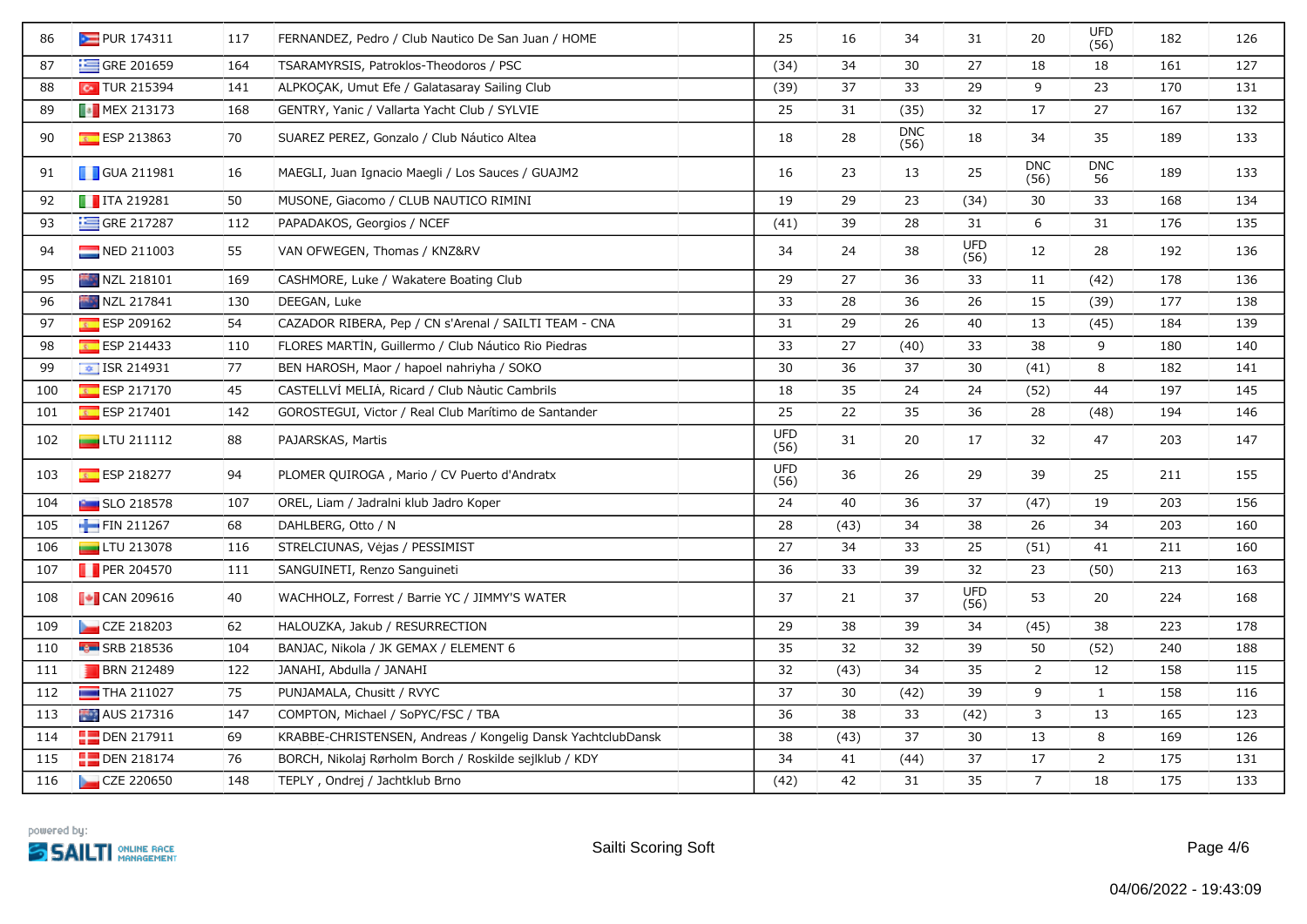| 117 | <b>B</b> GBR 219332                                           | 106 | FARLEY, Arthur / GOODALL ROOFING                              | 31                 | (46)               | 35               | 36                 | $\mathbf{1}$   | 32               | 181 | 135 |
|-----|---------------------------------------------------------------|-----|---------------------------------------------------------------|--------------------|--------------------|------------------|--------------------|----------------|------------------|-----|-----|
| 118 | ESP 217191                                                    | 160 | SEGUI MEARNS, Javier / RCN Pto Pollença                       | 30                 | 45                 | 32               | (46)               | 30             | 5                | 188 | 142 |
| 119 | <b>D</b> POR 212255                                           | 56  | MATEUS, Lourenço / Clube Naval de Sesimbra/FPV                | <b>UFD</b><br>(56) | 30                 | 41               | 31                 | 34             | 10               | 202 | 146 |
| 120 | $\frac{1}{2}$ CRO 216064                                      | 103 | GOLUBIC, Božidar / Mornar                                     | 39                 | (44)               | 40               | 44                 | 6              | $17\,$           | 190 | 146 |
| 121 | A LCA 213114                                                  | 60  | CHEVRIER, Luc                                                 | 32                 | 36                 | 38               | (41)               | 31             | 11               | 189 | 148 |
| 122 | <b>H</b> GBR 218158                                           | 119 | FOSTER, James Foster / Poole Yacht Club                       | 39                 | 35                 | (46)             | 38                 | 11             | 26               | 195 | 149 |
| 123 | <b>H</b> GBR 218940                                           | 162 | HOPKINS, Jack / Delph Sailing Club                            | 43                 | 42                 | (47)             | 41                 | $\overline{4}$ | 23               | 200 | 153 |
| 124 | <b>ARU 217178</b>                                             | 99  | VAN AANHOLT, Just / LUCKY 8                                   | (45)               | 40                 | 41               | 40                 | 28             | $7^{\circ}$      | 201 | 156 |
| 125 | $\blacksquare$ ITA 218910                                     | 121 | VALENTINO, Luca / CIRCOLO VELICO RAVENNATE                    | <b>UFD</b><br>(56) | 38                 | 47               | 43                 | 24             | 6                | 214 | 158 |
| 126 | <b>AUS</b> 199088                                             | 22  | LITTLEWOOD, Zac / RFBYC/FSC / ROCCO                           | <b>DNC</b><br>(56) | <b>DNC</b><br>56   | <b>DNC</b><br>56 | 41                 | 5              | $\overline{a}$   | 218 | 162 |
| 127 | <b>PE IND 220589</b>                                          | 167 | NAIN, Gitesh / GITESH                                         | <b>DNC</b><br>(56) | 42                 | 41               | 44                 | 33             | 3                | 219 | 163 |
| 128 | $\blacksquare$ CAN 216284                                     | 135 | STRUTHERS, Norman Struthers                                   | 41                 | (45)               | 45               | 34                 | 22             | 22               | 209 | 164 |
| 129 | <b>B</b> GBR 218433                                           | 161 | WOLGRAM, Kai / Llyn Brenig Sailing Club                       | (40)               | 33                 | 40               | 38                 | 26             | $30\,$           | 207 | 167 |
| 130 | ESP 218006                                                    | 118 | BENEYTO LANCHO, Samuel / Real Club Náutico de Gran Canaria /  | 43                 | 41                 | (48)             | 47                 | 23             | 14               | 216 | 168 |
| 131 | <b>Fo</b> BER 209338                                          | 105 | SMITH, Benn                                                   | 37                 | <b>DSQ</b><br>(56) | 45               | 42                 | 27             | 19               | 226 | 170 |
| 132 | $\blacksquare$ POL 191157                                     | 85  | MALINOWSKI, Piotr                                             | 33                 | 35                 | (42)             | 42                 | 40             | 21               | 213 | 171 |
| 133 | $\begin{bmatrix} \bullet \\ \bullet \end{bmatrix}$ CAN 215019 | 59  | BRUCE, Liam / Port Credit Yacht Club/CSDS / ABLEDOCS/FIRST    | (41)               | 40                 | 39               | 39                 | 36             | 20               | 215 | 174 |
| 134 | $E = ESP 204151$                                              | 127 | SITGES, Miquel / CMSAP - C'an Pastilla                        | <b>DNC</b><br>(56) | <b>DNC</b><br>56   | 47               | 49                 | 8              | 16               | 232 | 176 |
| 135 | $\blacksquare$ AUT 212177                                     | 113 | KÜBBER, Clemens / UYCNS                                       | 42                 | 41                 | 48               | <b>UFD</b><br>(56) | 20             | 28               | 235 | 179 |
| 136 | $E$ ESP 213498                                                | 159 | VILLALONGA ANTICH, Gaspar / RCN Pto Pollença                  | <b>DNC</b><br>(56) | <b>DNC</b><br>56   | 51               | 48                 | 10             | 15               | 236 | 180 |
| 137 | ESP 212489                                                    | 157 | LORA GARCIA, Rafael Pablo / Real Club Náutico de Gran Canaria | 42                 | (46)               | 42               | 40                 | 32             | 24               | 226 | 180 |
| 138 | <b>DEN 218709</b>                                             | 143 | FREDERIKSEN, Kenneth Vedel Buchardt                           | 46                 | (47)               | 38               | 47                 | 14             | 37               | 229 | 182 |
| 139 | ARG 213785                                                    | 131 | CLOOS, Andres / Yacht Club Olivos / MAGO                      | (44)               | 44                 | 43               | 35                 | 35             | 29               | 230 | 186 |
| 140 | <b>BAH 213428</b>                                             | 144 | HIGGINS, Joshua / Harbour Island Sailing Club                 | 43                 | 44                 | 43               | (46)               | 16             | 41               | 233 | 187 |
| 141 | ESP 219161                                                    | 156 | SAMORODNY WITOLD, Tadeus / Real Club Regatas Alicante / RCRA  | <b>DNC</b><br>(56) | 50                 | 52               | 51                 | 29             | 9                | 247 | 191 |
| 142 | $\boxed{\bullet}$ TUR 211905                                  | 172 | EYRIPARMAK, Umut / Galatasaray Sailing Club                   | 47                 | (51)               | 49               | 49                 | 12             | 35               | 243 | 192 |
| 143 | <b>M</b> HKG 213232                                           | 165 | PICARD, Stanislas                                             | 48                 | 48                 | (49)             | 48                 | 15             | 39               | 247 | 198 |
| 144 | $\blacksquare$ ITA 217715                                     | 140 | NATALE, Claudio / CLUB VELA PORTOCIVITANOVA                   | 38                 | <b>UFD</b><br>(56) | 43               | 43                 | 19             | <b>DNE</b><br>56 | 255 | 199 |
| 145 | ARG 219346                                                    | 136 | MALDONADO CERDERA, Mateo / Hot Wind San Juan / DEPORTES       | 38                 | 34                 | 44               | 46                 | (49)           | 38               | 249 | 200 |